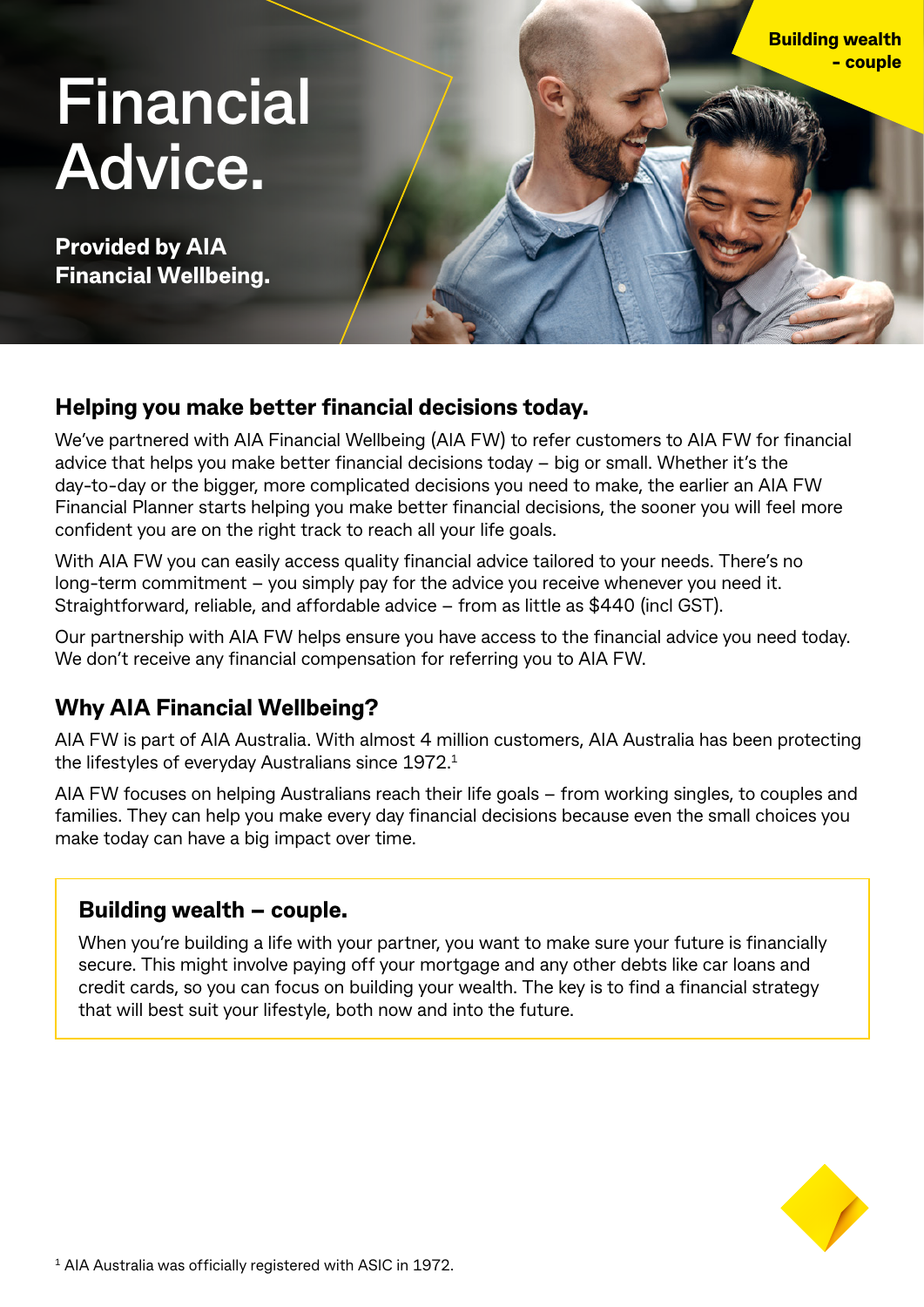# **Meet Matt and Chris – example only.**

- Matt and Chris are a couple in their 30s. They don't have children and aren't planning to have any.
- Matt works full-time as an account manager for a large corporation. Chris is a high-school teacher on a significantly lower income than Matt.
- They're regular savers, and at the end of each week they move any money left over from Matt's pay into an online savings account.
- The couple have default life insurance cover through super, but they have never reviewed it to see if it meets their needs.
- If either Matt or Chris couldn't work for an extended period due to sickness or injury, and they had to rely on a single income, they would risk falling behind on their mortgage and other debt repayments.
- Matt and Chris would like to find an effective investment strategy so they can fund a comfortable lifestyle.
- If something was to happen to one of them they would like to be sure the other is left financially secure.
- They'd also like to be confident they're making the right decisions today to reach their lifestyle goals.

## **Matt and Chris' priorities.**

To stabilise their finances so they can keep up with their living expenses and debts, while building and protecting their wealth to ensure their ongoing financial security.

## **How an AIA FW Financial Planner can help Matt and Chris.**



#### **Managing cash flow**

Make the most of Matt's salary so they'll have more money available to save and invest.



**Building their wealth**

Create a savings plan for short-term goals like holidays and entertainment, and a long-term investment strategy.



#### **Getting more out of life**

Help set lifestyle goals for a financial plan to work towards.



**Getting out of debt**

Help with a strategy to help them get out of debt sooner.



#### **Protecting what matters**

Review or establish a protection strategy to protect their lifestyle in case one of them becomes seriously ill or injured, or passes away.



#### **Preparing for retirement**

Set retirement goals and start working towards them, so they can enjoy a comfortable retirement lifestyle.